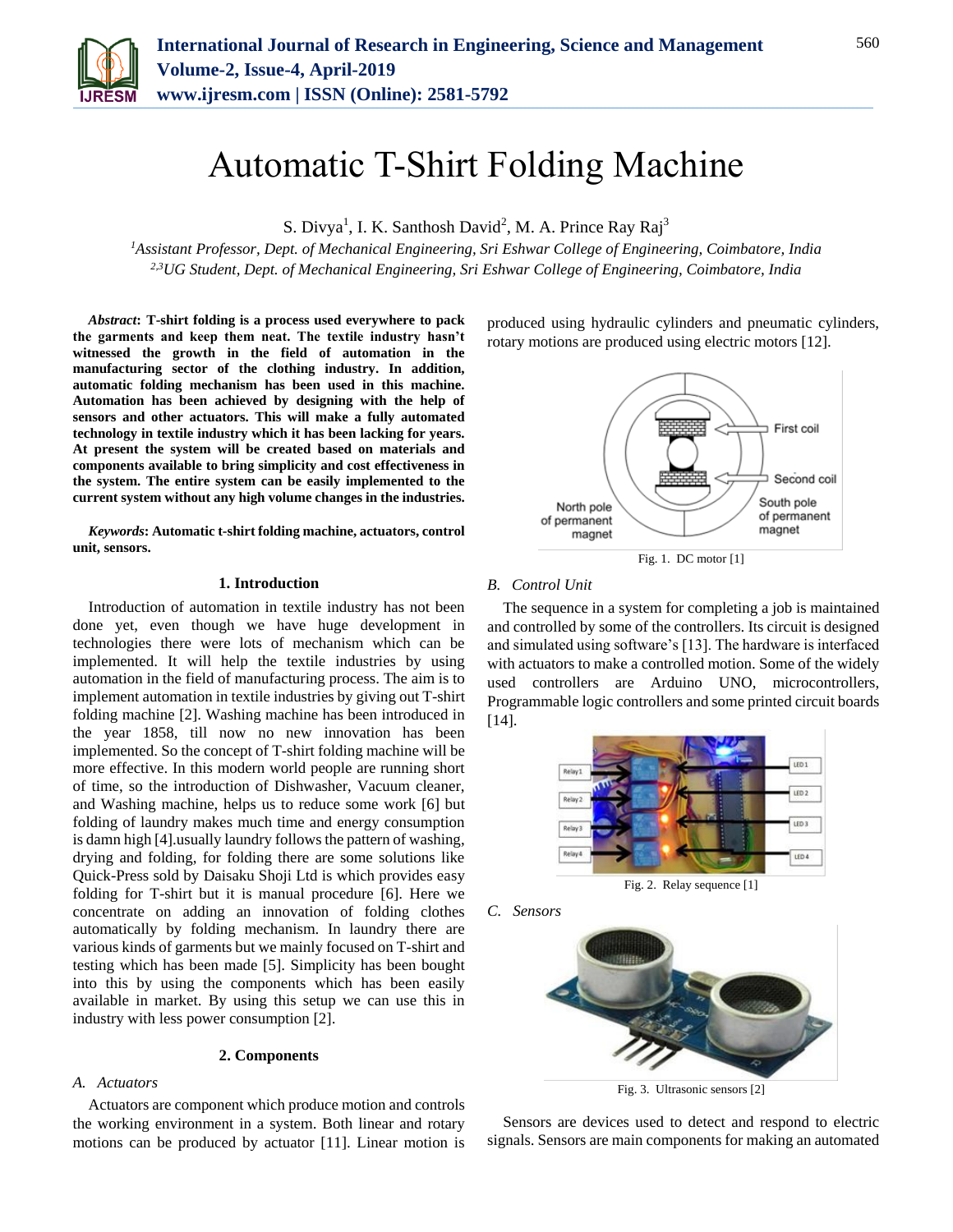

system [15]. Sensors plays a vital role in automation from keeping human safes from some accidents happened from the machine. Some of the sensors used in the automation are IR sensor, ultrasonic sensor, photo sensor and speed sensor [16].

## **3. Literature review**

[1] N. Gomeshal et.al Photovoltaic powered t-shirt folding machine offers an efficient solution to these challenging tasks by providing a fully automated machine which folds a t-shirt just in 2 seconds. Finally, the machine has been more efficient than the manual folding, it also reduces the burden of folding

[2] Suraj Shah et.al takes one leap towards automation by folding the t-shirts by sorting mechanism. Folding has been automated by the usage of Arduino UNO which can be easily replaceable and huge availability in market.

[3] Xudong li et.al works on the safety of human hands during the folding process, they include photo sensors and infrared sensor to monitor the human invasion, they also found solution for power supply.

[4] Mukesh P. Mahajan et.al works on using gear motors same as the photovoltaic t-shirt folding machine. To overcome conventional chores it can be used in household also. This will overcome the past complex designs and rare failures

[5] Kachunallenwong et.al experimented on a folding machine which is a very advanced technology created for folding t-shirts, the process is of fetch, stretch and fold. The fetch function is done by using an arm which is actuated by using electric motor and the sensors check whether the arm picks a t-shirt or not.

[6] Ryunosuke miyamoto et.al showcased an machine, were the garment is hung on the specially made hanger which has a push button for picking and dropping the garments. By using this it makes the process of picking the garment easy rather than using conveyors.

[7] Yiwei Liu et.al deals with the process and calculations of design, the main motto is to reduce human effort by easy folding of clothes. It must have two set of patterns and also completes within 20 seconds.

[8] Steffen Leonhardt et.al works with the maximum force which can be withstand by the human muscle when the pneumatic cylinder is in working condition and they found out the maximum range where the muscle can withstand.

Suraj Shah et.al [9] proposed work were done by using PLC and pneumatic cylinders where the advantage of using PLC is that it will not need maintenance and it will not affect by the external environment in industries but it leads the project to a very high cost and made the project more complex to handle.

#### **4. Process flow**

Once the button has been pressed the T-shirt folding process begins. The system consists of three sequences, initially B flap will actuate in anti-clockwise direction. This sequence will complete on time, which has been coded in the program. Then the flap B back to his original position. Followed by flap A

which actuates in clockwise direction and the same process followed for flap B. Then the flap C and D follows their respective sequence. T-shirt folding machine has been controlled by four motors which help to complete the folding process. Motor A, motor B, motor C, motor D are those above mentioned motors. The process will begins with the actuation of motor B, which gives movement for flap B which was connected with polystyrene so it produces rotation towards left. Then the following sequence has been programmed for upcoming motors, motor A produce rotation towards right, motor C produces rotation from bottom to top. At last the folding mechanism have been done by rotating the motor D which gives rotation of top and ensure that T-shirt has been stacked on folding tray.



Fig. 4. T-shirt folding sequence [2]

### **5. Problem statement**

- For folding n number of T-shirts in textile industry through manual folding is a tedious process.
- As it takes 8-10 seconds for a single T-shirt, so the time consumption for the folding also very high.
- Cost of the polystyrene is high so the setup cost increases.
- Efficiency is less, cost is high, and speed control is difficult for dc motor.

## **6. Result**

For folding one T-shirt manually human takes 4secs, but Tshirt folding machine hardly takes 2 seconds for folding a single T-shirt. If we take comparison between manual folding and automatic folding machine, for 1hour manual (3600 seconds) folding by human only folds 900 T-shirt, whereas automatic Tshirt machine can fold 1800 T-shirts in same 3600 seconds. Efficiency of T-shirt folding machine is 50% greater when compared to manual folding [4].



Fig. 5. Folding process [1]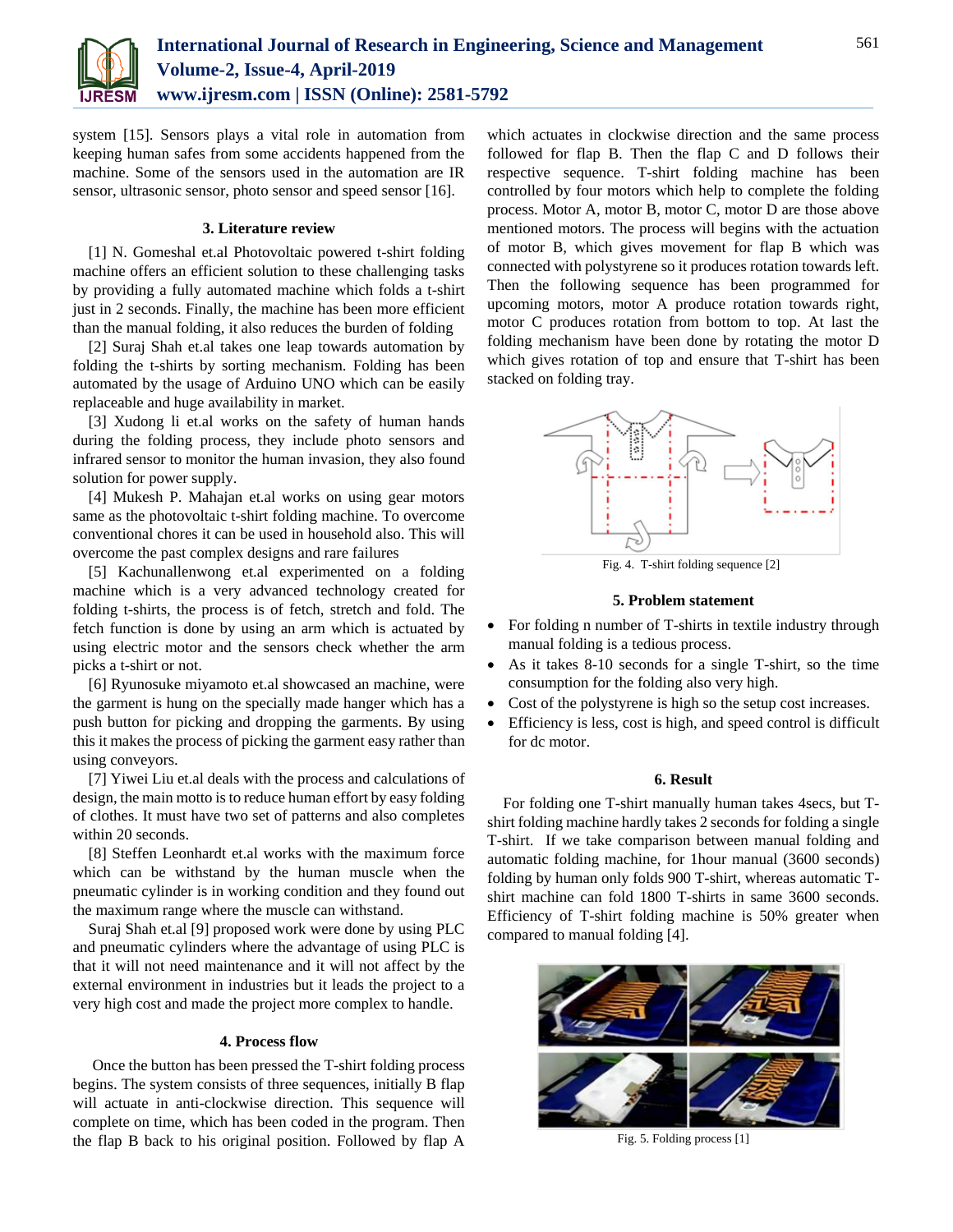

## *A. Discussion*

Before going with the fabrication process, initially we made a prototype mode of T-shirt folding machine. Even though it's a prototype model we faced lots of difficulties. Selection of appropriate pneumatic cylinders, solenoid valve is the difficult part. As pneumatic cylinder has to lift the folding material. On the other hand, cost of the components must also be low. surface of the folding tray must not be smooth or else T-shirt may be slipped. So the polystyrene tray has been chosen. It is light in weight and has rough surface [4].

## **7. Conclusion**

Various activities have been done to complete the entire Tshirt folding machine. It has been proved that is it better than manual folding. The cost and weight of the machine also low. There were no new innovations in textiles industries for past 160 years so the Introduction of automatic T-shirt folding machine will be the new innovation in the field of textile industries. So this can be used for home a usage also. The main motto of the product is to replace the damaged components which can be easily available in the market. reusable components are the priority so that the cost may be reduced. The product has been designed for common man with affordable cost.

#### **References**

- [1] N. Gomesh, I.Daut, V.Kumaran, M.Irwanto, Y.M.Irwan, M.Fitra "Photovoltaic Powered T-Shirt Folding Machine" Energy Procedia 36  $(2013)$  313 – 322.
- [2] Suraj Shah, Utkarsha Mahajan, "Automatic cloth folding and color based sorting mechanism" IJTRE, Volume 2, Issue 7, March-2015
- [3] Xudong L, I Anran Su, Suicheng Zhan "automatic cloth folding machine". Senior Design, spring 2017TA: Yuchen He3 May 2017
- [4] Mukesh P. Mahajan, Srishti Prasad, Tejal Binnar, Monika Tambe Automatic T-shirt Folding Machine. International Journal of Computer Applications, Volume 162, No 10, March 2017
- Liu, Yiwei; Tran, Dung; and Wang, Kexin, "Cloth Folding Machine" (2017). Mechanical Engineering Design Project Class. 66.
- [6] Stephen Miller, Mario Fritz, Trevor Darrell, Pieter Abbeel "Parameterized Shape Models for Clothing" IEEE International Conference on Robotics and Automation Shanghai International Conference Center May 9-13, 2011, Shanghai, China, 2011.
- [7] S. N. Patil, "Battery Monitoring System using Microcontroller, Volume 168, No. 10, March 2016.
- [8] Berno J. E. Misgeld, Kurt Gerlach-Hahn, Steffen Leonhardt, "Biomimetic actuator control for a pneumatic cylinder" 8th IFAC Symposium on Biological and Medical Systems the International Federation of Automatic Control August 29-31, 2012.
- [9] Ming-Chang Shih and Shy-I Tseng "Identification and position control of a servo pneumatic cylinder". Department of Mechanical Engineering, National Cheng-Kung University, Tainan, Taiwan, 70101, ROC Vol. 3, No. 9, pp. 1285-1290, 1995
- [10] D. Saravanakumar, B. Mohan, T. Muthuramalingam, G. Sakthivel "Performance Evaluation of Interconnected PneumaticCylinders Positioning System" S0924-4247(17)32232-X 9 (2015)
- [11] Jianhui Zhao, Meiling Wang, Zhangjun Wang, Tao Qiu, Xiuzhen Ma "Different boost voltage effects on the dynamic response and energy losses of high-speed solenoid valves", 2017.
- [12] Rakesh Goswamia, Dheeraj Joshib "Performance Review of Fuzzy Logic Based Controllers Employed in Brushless DC Motor," 2015.
- [13] Heitor V. Mercaldi, Elmer A. G. Peñaloza , Rafael A. Mariano , Vilma A. Oliveira Paulo E. Cruvinel Flow and Pressure Regulation for

Agricultural Sprayers Using Solenoid Valves ROC Vol. 3, No. 7, pp. 1155-1290, 1999

- [14] Nikoleta Andreadou, Gianluca Fulli "Estimation of periodic impulsive noise parameters and mitigation techniques" IJTRE, Volume 2, Issue 7, March-2015
- [15] Jürgen Kasbergera, Ahmad Saeedb, Bernhard Jakobyc, Kurt Hingerlb "Improvement of an Evanescent Field IR-Absorption Sensor by utilizing a Photonic Taper Structure" Procedia Engineering 168 (2016), 598 – 601.
- [16] Kirtan Gopal Panda, Deepak Agrawal, Arcade Nshimiyimana, Ashraf Hossain "Effects of environment on accuracy of ultrasonic sensor operates in millimeter range," 2015.
- [17] Ali K. Shaker Al-Sayyab, Zainab Y. Al Tmari, Maher K. Taher Theoretical and experimental investigation of photovoltaic cell performance, with optimum tilted angle: Basra city case study, Volume 162, No. 10, March 2015.
- [18] S. E. Aleksandrov, G. A. Gavrilov, A. A. Kapralov, and G. Yu. "Threshold sensitivity of the mid-IR sensors Sotnikova "Physics Procedia 73 (2015) 177 – 182 4th International Conference Photonics and Information Optics, PhIO 2015, 28-30, January 2015.
- [19] Hiroko Kobori, Youhei Kakiuchi, Kei Okada, and Masayuki Inaba. "Recognition and motion primitives for autonomous clothes unfolding of humanoid robot". In Proc. IAS, 2010.
- [20] M. Tabata1, C. Ratanaporncharoen1, A. Asano2, Y. Kitasako2, M. Ikeda2, T. Goda1, A. Matsumoto1, J. Tagami2, Y. Miyahara1 Miniaturized Ir/irox ph sensor for quantitative diagnosis of dental caries Procedia Engineering 168, 598 – 601, 2016.
- [21] F. Justin Dhiraviam, V. NaveenPrabhu, T. Suresh, and C. Selva Senthil Prabhu, "Improved Efficiency in Engine Cooling System by Repositioning of Turbo Inter Cooler," Applied Mechanics and Materials, vol. 787, (2015), pp. 792–796.
- [22] V. Naveenprabhu and M. Suresh, "Performance evaluation of tube-intube heat exchanger using nanofluids", Applied Mechanics and Materials, vol. 787, (2015), pp. 72–76.
- [23] V. Naveen Prabhu, K. Saravana Kumar, T. Suresh and M. Suresh," Experimental investigation on tube-in-tube heat exchanger using nanofluids", Advances in Natural and Applied Sciences, Vol 10(7), (2016), pp. 272-278.
- [24] N. Manigandan, V. Naveenprabhu and M. Devakumar, "Design and Fabrication of Mechanical device for Effective Degreasing in Roller Bearing" Science direct-Procedia Engineering, 97 (2014), pp.134 – 140.
- [25] N. Manigandan, V. Naveen Prabhu and M. Suresh, "Experimental Investigation of a Brazed Chevron Type Plate Heat Exchanger, International Journal of Science Technology & Engineering, Vol. 1 (12), (2015), pp.1-7.
- [26] V. NaveenPrabhu and N Manigandan, "Design and Fabrication of Solar Transport Vehicle" IOSR Journal of Mechanical and Civil Engineering, pp.14-19.
- [27] Y. Sureshbabu and P. AshokaVarthanan, Study the emission Characteristics of catalytic coated piston and combustion chamber of a four stroke spark ignition (SI) engine, Journal of Chemical and Pharmaceutical Sciences, JCHPS Special Issue 4: December 2014, pp-126-127.
- [28] Venkatesh, S., Sakthivel, M., Sudhagar, S., & Daniel, S. A. A. (2018). Modification of the cyclone separator geometry for improving the performance using Taguchi and CFD approach. Particulate Science and Technology, 1-10.
- [29] Jeyakumar, R., Sampath, P. S., Ramamoorthi, R., & Ramakrishnan, T. (2017). Structural, morphological and mechanical behaviour of glass fibre reinforced epoxy nanoclay composites. The International Journal of Advanced Manufacturing Technology, 93(1-4), 527-535.
- [30] Palanivelrajan, A. R., & Anbarasu, G. (2016). Experimental Investigation of Performance and Emission Characteristics of Cebia petandra Biodiesel in CI Engine. International Journal of Chem. Tech Research, 9(4), 230- 238.
- [31] Venkatesha, S., & Sakthivelb, M. (2017). Numerical investigation and optimization for performance analysis in Venturi inlet cyclone separator. desalination and water treatment, 90, 168-179.
- [32] Ramakrishnan, T., & Sampath, P. S. (2017). Dry Sliding Wear Characteristics of New Short Agave Angustifolia Marginata (AAM) Fiber-Reinforced Polymer Matrix Composite Material. Journal of Biobased Materials and Bioenergy, 11(5), 391-399.